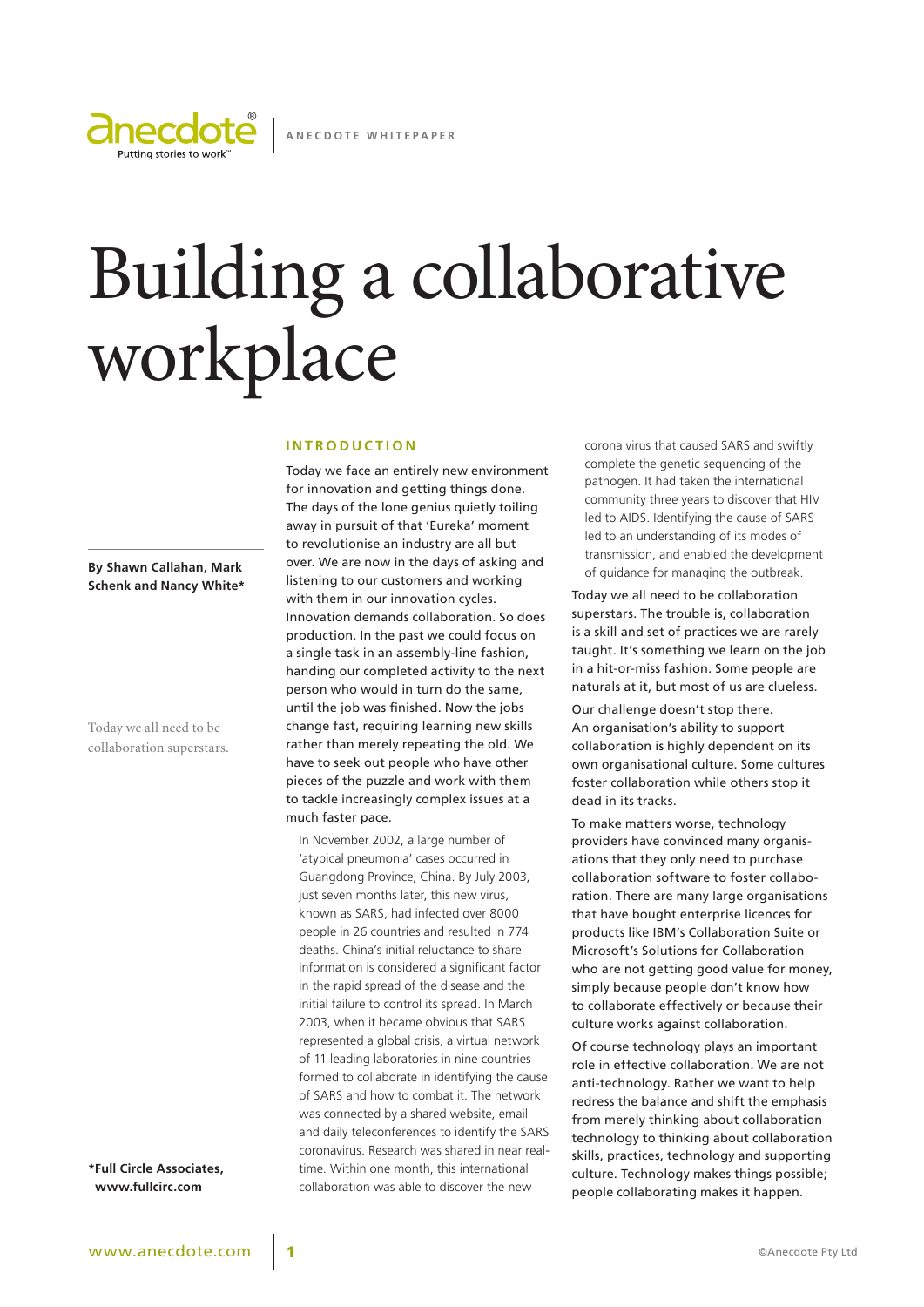This paper has three parts. We start by briefly exploring what we mean by collaboration and why organisations and individuals should build their collaboration capability. Then, based on that understanding, we lay out a series of steps for developing a collaboration capability. We finish the paper with a simple test of your current collaboration capability.

#### **WHAT IS COLLABORATION?**

Think back to a meeting when you had a handful of people gathered around a whiteboard and one person is drawing and talking, explaining what she means. In mid flight, a colleague grabs another pen and adds to the drawing, suggesting another perspective. A new train of thought emerges. Everyone pitches in and the conversation is electric with ideas, and with each word progress is made toward their common objective.

How about when you had a thorny problem at work and remembered someone from your professional association who had talked about a similar problem? You decide to go to the monthly meeting and seek advice, and come back charged up with fresh new ideas from others in the community.

Today, we can cast our collaboration net even wider by putting a query online and get answers back from people we don't even know. And they can be good answers. Just look at the network of programmers contributing to Open Source programs, or the wealth of knowledge poured into Wikipedia. We can forge new alliances beyond the walls of our own organisations.

When Mark was working for an engineering firm in 2005, an engineer in Perth was asked by his Department of Defence client, "What risk management software is Defence using?". Defence is so big even Defence employees don't know what they are using. There were many other engineers from this firm working in Defence across Australia, so the employee posted a message to the organisation's project management list server. Everyone interested in project

management within the firm received the email. Within an hour he had responses from three other colleagues, advising that Defence was reviewing its risk management software and was likely to adopt a new standard risk management application within a few months. Coincidentally, the firm had worked on the evaluation of the new software and a copy of the evaluation was provided. In February 2006, another engineer posted a message to the group, advising that the new software standard had been formally adopted. The client in Perth was impressed at the comprehensive, timely and accurate information the consulting organisation was able to provide.

Collaboration is a process through which people who see different aspects of a problem can constructively explore their differences and search for solutions that go beyond their own limited vision of what is possible.*[1]* And today it's more than groups of people working together as teams and communities. Collaboration generates new ideas and new solutions that emerge from the interplay of these perspectives, experience and knowledge that help us get work done, coming from people both inside and outside an organisation, wellknown and, yes, even strangers. We can have long-lasting collaboration—or shortterm, formal or ad-hoc.

#### **Three types of collaboration**

Older models of collaboration tended to focus on teams and formal, structured collaboration. We have more options now. Here we explore three types of collaboration and how we might approach them as an organisation.

In **team collaboration**, the members of the group are known, there are clear task interdependencies, expected reciprocity, and explicit time-lines and goals. To achieve the goal, members must fulfil their interdependent tasks within the stated time. Team collaboration often suggests that, while there is explicit leadership, the participants cooperate on an equal

Collaboration is a process through which people who see different aspects of a problem can constructively explore their differences and search for solutions that go beyond their own limited vision of what is possible.<sup>1</sup>

In team collaboration, the members of the group are known, there are clear task interdependencies, expected reciprocity, and explicit time-lines and goals.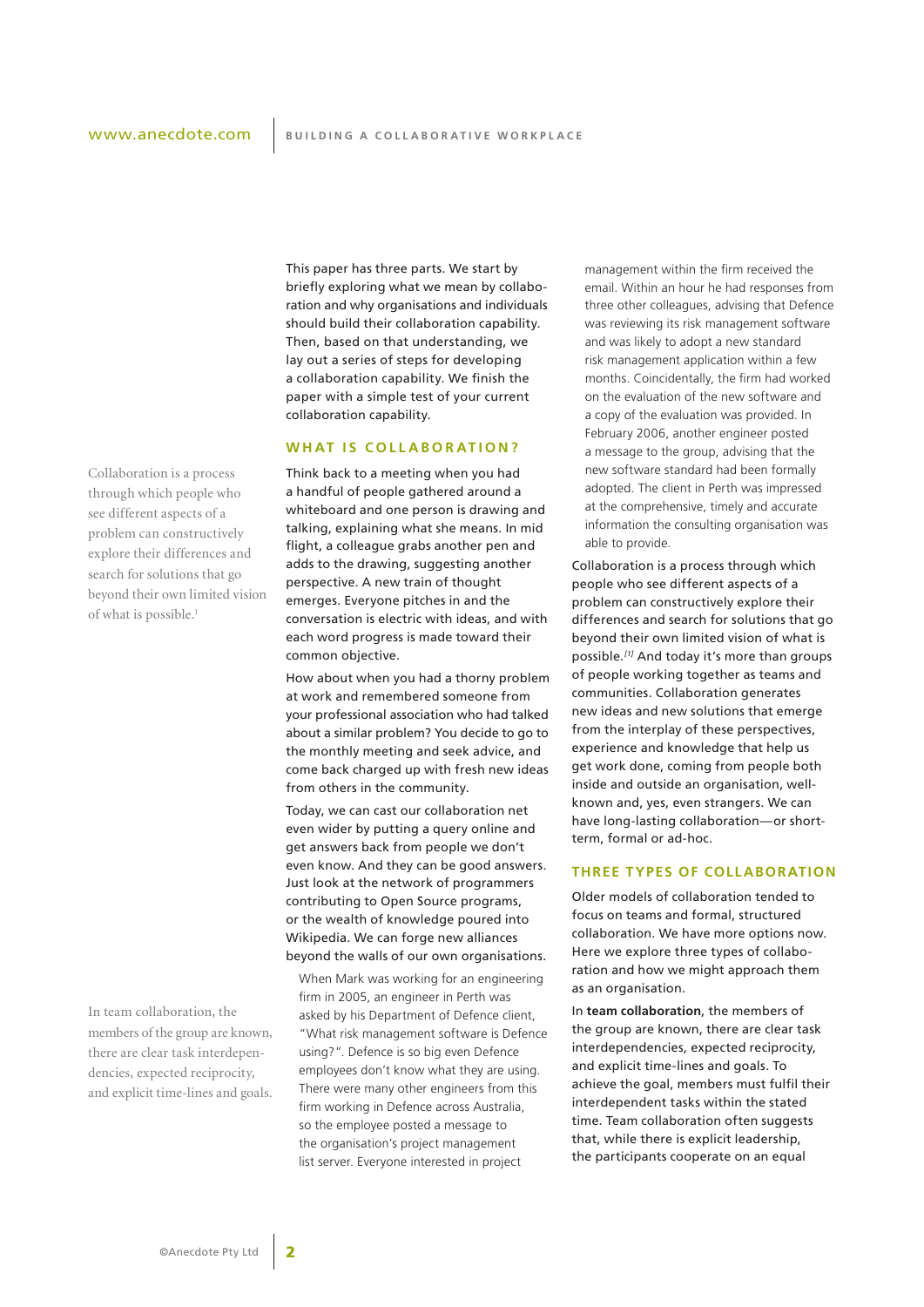# www.anecdote.com

In community collaboration, there is a shared domain or area of interest, but the goal is more often focused on learning rather than on task. People share and build knowledge rather than complete projects.

Network collaboration steps beyond the relationship-centric nature of team and community collaboration. It is collaboration that starts with individual action and self-interest, which then accrues to the network as individuals contribute or seek something from the network.

footing and will receive equal recognition. An example is a six-member team working together to develop a new marketing strategy in a month, with a defined set of resources. Team collaborations can also occur with external partners, but there is always a clear mandate and defined roles.

In **community collaboration**, there is a shared domain or area of interest, but the goal is more often focused on learning rather than on task. People share and build knowledge rather than complete projects. Members may go to their communities to help solve their problems by asking questions and getting advice, then taking that advice back home to implement in their teams. Membership may be bounded and explicit, but time periods are often open or ongoing. Membership is often on equal footing, but more experienced practitioners may have more status or power in the community. Reciprocity is within the group, but not always one to one ("I did this for you, now you do this for me"). An example might be a community of practice that is interested in the type of marketing mentioned in the team example above. A member of that team may come to her community and ask for examples of past projects.

Rio Tinto's Bengalla mining operation is located in the Hunter Valley in Australia. One of the operation's fleet of bulldozers had an intermittent problem with the brakes failing. This was a serious safety issue and months of effort were expended trying to resolve the issue—without success. The mine superintendent was on the verge of removing this multi-million dollar machine from operations when he decided to look more widely for a solution. On 18 January 2007 he posted a message to Rio Tinto's collaborative forum, outlining the situation and seeking assistance. The following day, an engineer in California replied with a comprehensive solution to the problem… a problem they had battled with for over a year before finding resolution. "We had the same problem… it'll drive you nuts." The solution was applied and the dozer was returned to normal operations.*[2]* Community collaborations may also give rise to more formalised team collaborations. As people get to know each other, they can identify good fits for team members and draw new talent into their teams.

**Network collaboration** steps beyond the relationship-centric nature of team and community collaboration. It is collaboration that starts with individual action and selfinterest, which then accrues to the network as individuals contribute or seek something from the network. Membership and timelines are open and unbounded. There are no explicit roles. Members most likely do not know all the other members. Power is distributed. This form of collaboration is driven by the advent of social media (tools that help us connect and interact online), ubiquitous internet connectivity and the ability to connect with diverse individuals across distance and time. It is a response to the overwhelming volume of information we are creating. It's impossible for an individual to cope on their own. So networks become mechanisms for knowledge and information capture, filtering and creation.

An example of network collaboration might be members of the team in the first example above bookmarking websites as they find them, using a shared or 'social bookmarking' tool. This benefits their team, and possibly their related communities of practice if they are also sharing bookmarks. But it also benefits the wider network of people interested in the topic. At the same time, team members may find other bookmarks left by network members relevant to their team work. This sort of network activity benefits the individual and a network of people reciprocally over time. The reciprocity connection is remote and undefined. You act in self-interest but provide a networkwide benefit.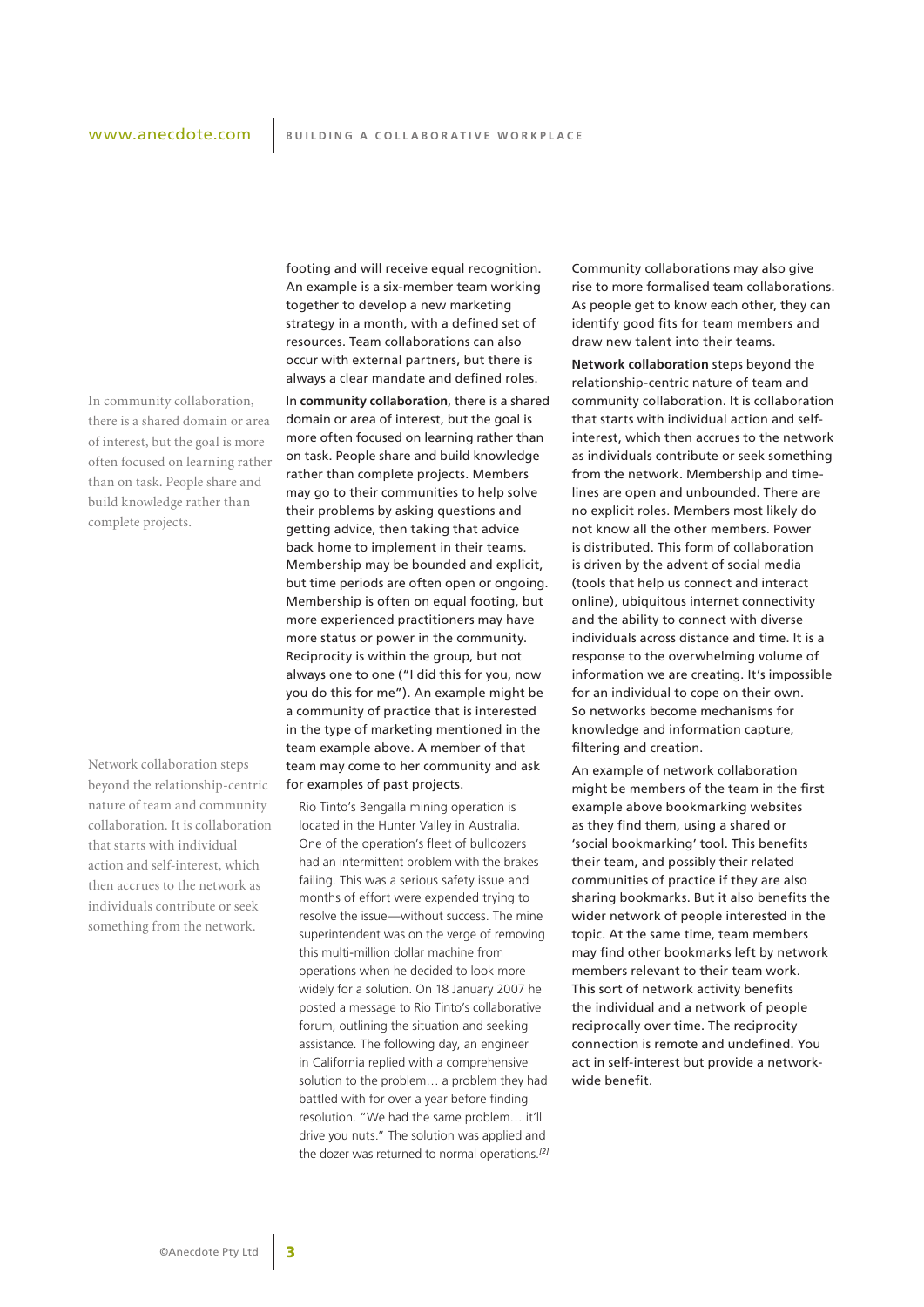#### **Q UI Z**

# How is your collaboration culture?

**Here are 15 true/false questions you can answer to give you an idea of just how collaborative your organisation is today, or whether your organisational culture needs work.**

 $\Box$ 

 $\Box$  $\Box$ 

 $\Box$ 

 $\Box$  $\Box$ 

 $\Box$   $\Box$ 

n n

 $\Box$  $\Box$ 

 $\Box$  $\Box$ 

 $\Box$  $\Box$ 

## **T e a m**

- You enter into collaborations as peers. with each person playing a valued role?
- Teams are recognised and celebrated as a unit?
- People enter into collaborations with a feeling of promise?
- There is someone in your organisation you can talk to, to learn more about effective collaboration approaches?
- You have access to relevant and useful collaboration technologies and are encouraged to use them?

#### **C o m m u n i t y**

- There are other people in the organisation who have similar interests and passions *True False* with whom you connect regularly to learn from each other? n n
- Your organisation actively supports communities of practice?
- The conversations that your community is having are engaging and help you do a much better job?
- Your community is coordinated by a passionate individual, supported by a small group who really care about the existence ofthe community?
- Managers see the value of participating in your community and actively support your attendance?

## **N e t w o r k**

• More than half the organisation are *True False True False* bookmarking and tagging web-pages? 

 $\Box$ 

 $\Box$   $\Box$ 

 $\Box$  $\Box$ 

 $\Box$  $\Box$ 

- People can recount stories of how they found information from someone else's bookmarks that made a significant contribution to their work?
- New communities have formed based on the realisation that people were interested in similar topics?
- The organisation actively supports the use of network collaboration technologies such as social bookmarking, blogs,  $\Box$  $\Box$ wikis, tagging and RSS?
- Senior leaders are using network collaboration technologies?

*Give yourself 1 point for each time you answered True. Add up your points.*

**15 points: Collaboration nirvana**. If you like working with high performance teams, communities and networks, never leave this organisation.

**11-14 points: Damn good.** Lots of opportunities to tackle complex problems and achieve tremendous results.

**5-10 points: So-so.** Things are getting better and the signs of life are there.

**1-4 points: Dismal.** Most of the time the hero sweeps in on his white steed and saves the day and receives all the glory, despite all the hard work that everyone else actually did.

**0 points: Collaboration hell.** If collaboration is your thing, why are you still here?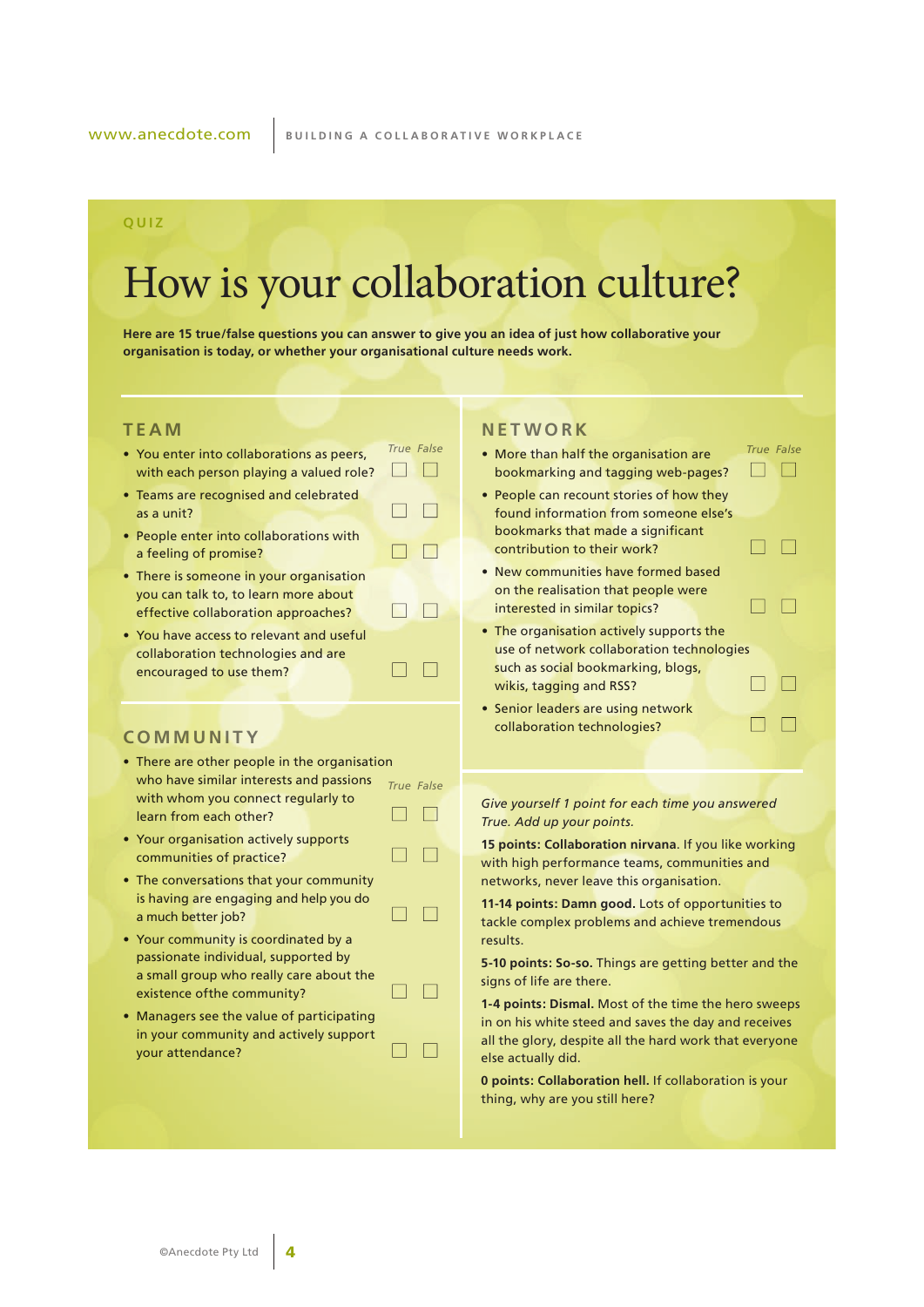#### **C o l l ab o r at i o n s u c c e ss fa c t o r s**

Our experience tells us of certain factors for success in all three types of collaboration. That said we have also been surprised in cases where success factors were missing or even operated counter to our expectations, yet the collaboration was successful. So we offer these lists in the spirit of those things we believe are important, but they are neither definitive nor comprehensive. Our purpose is to provide an understanding of the type of culture required to support collaboration.

**T e am**

- Common purpose or goal
- An outcome that is valued
- Pressure to deliver (a due date)
- Complex problems that a single person could not resolve on their own
- An explicit process for getting things done (no ESP required)
- Clearly defined roles
- Knowledge of each other's work, communication and learning styles
- An admiration of the skills and abilities of fellow team-mates
- Enough resources to do the job but not so many that the team loses its resourcefulness
- Regular social activities to build trust among team members.

#### **C o mm u n i t y**

- A topic that members care about to a point where their identity is wrapped up in that topic
- A community coordinator who can orchestrate activities, introductions and opportunities for learning
- Regular social activities to build trust and new social connections among team members
- Opportunities to practise and gain experience, or vicariously gain experience by hearing the stories of other practitioners
- Leaders who see value in the community and at best encourage their staff to participate and at worst don't discourage community participation
- Strong executive sponsorship providing legitimacy, resources and a helping hand when things get political
- A core group of community members that care about the group and provide direction and enthusiasm for its activities
- A handful of members who are connectors, helping people find each other in the community
- Regular meetings to help establish the community's rhythm
- Appreciation for the periphery, which may be silent but is learning and carrying community learnings out to the world
- Members who belong to related communities, who bring in and take out ideas and information (pollinators and connectors).

#### **N e t w o r k**

- Technology to store and retrieve information of interest which makes it immediately findable to everyone in the network
- An appreciation of how effective use of social technology, such as bookmarking, will save time and assist team and community collaborations
- Having diverse skills in the organisation scanners, filterers, connectors—who help make sense of information and connections from the network and bring them back into the flow of organisational work. Not everyone has to do this, but enough people need to
- A tolerance for a high volume of information—knowing that you can catch what you need from the flow, but you can't drink the entire river
- Ability to see connections across diverse signals and bits of information
- Connections between teams, communities and their larger networks as sources of new ideas and members.

Our experience tells us of certain factors for success in all three types of collaboration.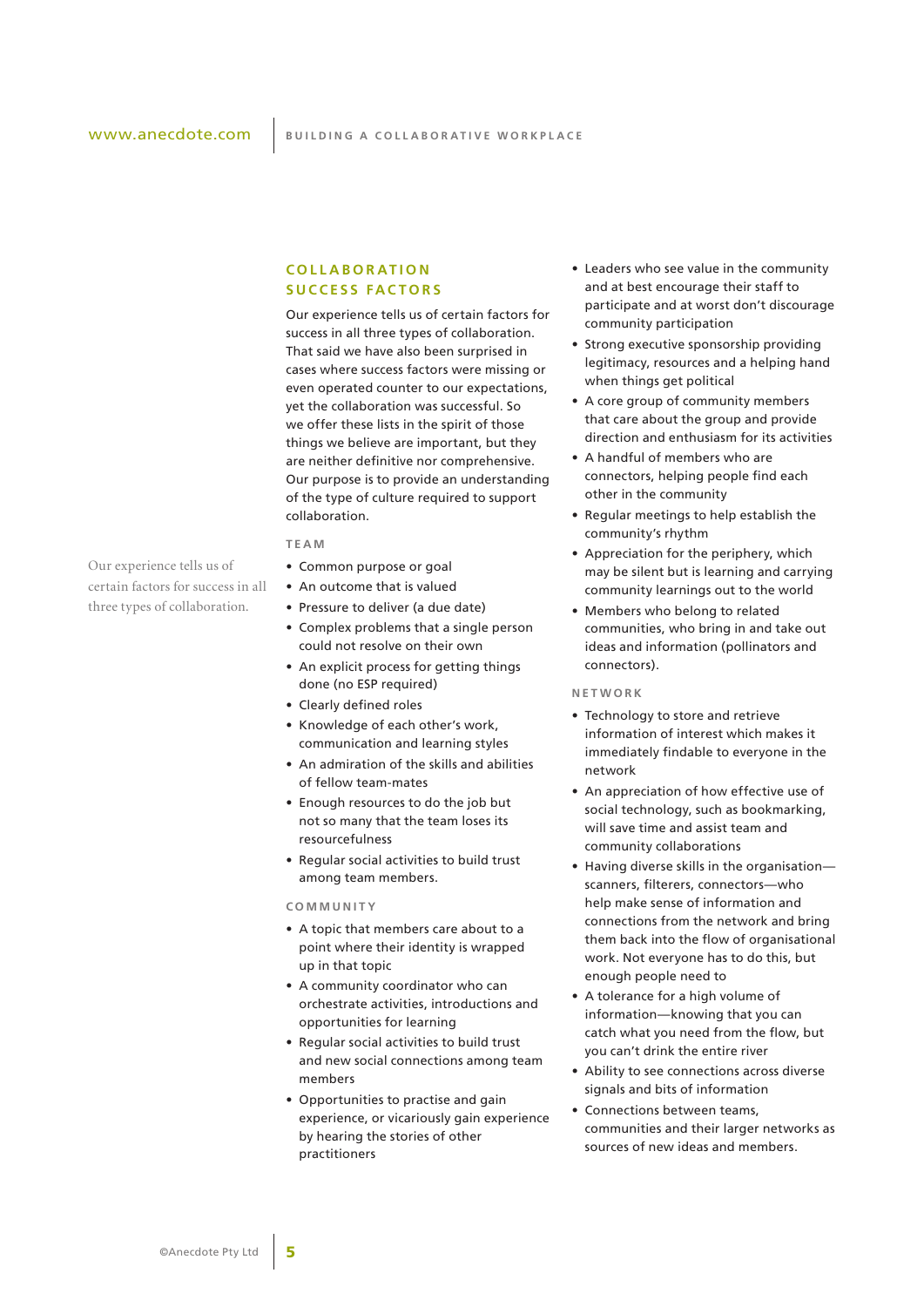A shorthand for this list is, "How does one get ahead around here?". In the collaborative age, it is about creating the conditions so we can answer the question, "How do WE get ahead around here?".

To create a culture that supports collaboration, leaders must understand, create conditions for, and model collaboration for teams, communities and networks.

#### **U n d e r s ta n d i n g yo u r COLLABORATION CULTURE**

Does your organisation have a culture that works for the team, community and network types of collaboration? Or are you fighting against a culture that stifles collaboration? Stifling culture may include a singular focus on individual achievement, a culture that does not value sharing knowledge or expertise, or simply ignoring the network.

#### **T h e r o l e o f l e a d e r s h i p**

Leadership is a keystone for establishing supportive collaboration cultures, especially in teams and communities. This is based on how leaders mainly embed their beliefs, values and assumptions in the fabric of their organisation. There are six main behaviours that leaders display that mould the organisation's culture.*[3]*

- What leaders pay attention to, measure, and control on a regular basis—are they paying attention to collaborative strategies and behaviours from team, community and network perspectives?
- How leaders react to critical incidents and organisational crises—are they sacrificing long-term goals for short-term fixes which sabotage collaboration? Does fear of connecting to the larger network keep them from tapping into it?
- How leaders allocate resources—are they investing in the collaboration capability? Is it attentive to all three types of collaboration?
- How leaders express their identity through deliberate role modelling, teaching, and coaching—as our leaders collaborate, so do we!
- How leaders allocate rewards and status —are your leaders rewarding individual or collaborative behaviours? Or both?
- How leaders recruit, select, promote, and excommunicate—are collaborative talents sought and nurtured?

A shorthand for this list is, "How does one get ahead around here?". In the collaborative age, it is about creating the conditions so we can answer the question, "How do WE

get ahead around here?". To create a culture that supports collaboration, leaders must understand, create conditions for, and model collaboration for teams, communities and networks.

The best way to foster a value is by example. Here's an instance of how leaders can demonstrate that they value collaboration. Leaders need to change their behaviour so that these types of stories circulate within their own organisations.

An Australian pharmaceutical organisation faced a major dilemma. The Swedish arm of the organisation had advised that a key drug would be in limited supply for a considerable period. This drug was a life-saving antibiotic used in intensive care to treat severe infections. "If you are an intensive care physician and you need it, you don't want to be told that there is none on the shelf." The GM insisted that company employees be proactive and engage with their customers to tackle the issue. Sales, marketing and national accounts all worked together to develop a strategy based on identifying the hospitals most at risk. First action was to engage with Sweden to examine global issues and to get an adequate allocation of the available stock. Next, "we phoned over a hundred directors of pharmacy and intensivists and had a discussion with them to identify needs and how they might change their internal protocols to use the available production as effectively as possible. They were really appreciative of the engagement." The organisation had lots of positive feedback… "We hated the fact that you were out, but we really appreciated the fact that you bothered to talk to us beforehand." Staff involved in the issue described how "our GM led the way, engaging with everyone and making sure everything was kept out in the open, despite others insisting that we 'keep it quiet'. At the same time there was another example with a competitor: the pharmacists and clinicians told us, 'We didn't find out about this until six weeks after the fact'. So it was a good example of a global action, local action at the hospital and also internally coordinating those activities."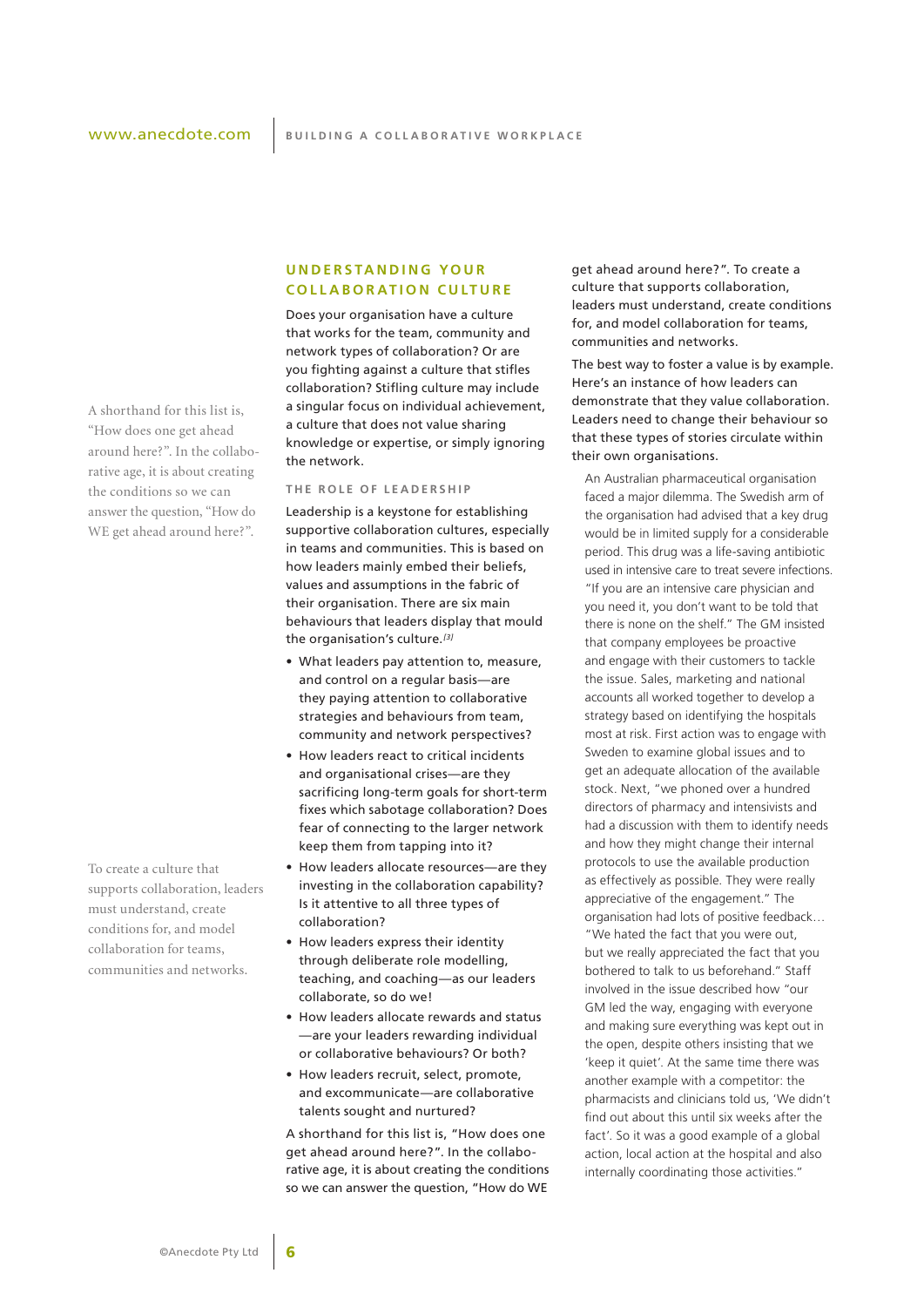#### **T e am c u lt u r e**

Team collaboration requires a culture that values and supports specific interdependencies between people. In other words, we look out for each other and we can't succeed without each other. Do your organisation's teams have clarity around the following?:

- **Priorities** team success over or in alignment with individual performance
- **Targets**  delivering outcomes on time, to budget and to specification
- **Learning** learning from within and across teams:
	- honest, constructive feedback
	- knowledge sharing, not hoarding
- **• Explicit team processes:**
	- communications
	- working and work flow
	- identity-focused role clarity
	- decision-making.

#### **C o mm u n i t y c u lt u r e**

Much community collaboration is voluntary, so the issues of status and reputation carry a different weight than within teams and formal organisational structures. Communities can be challenged because they don't have the 'stick' of 'do this work or you won't get paid', and the status of organisational role may not be relevant. So community leaders often lead from their own passion. They either gain the support of members, or they are rejected. Members engage and build their own reputation through contribution, which may later indirectly reflect back in their rise within the organisation. Some things to examine in your organisation's community collaboration culture include:

- Are there incentives or rewards for participation in communities or in addition to one's team roles? Are there disincentives?
- Do people have time to participate in communities or are they only 'on your own time'? If the latter, how do you convert that knowledge and participation back into your organisation's goals?
- Is there clarity about what information is ok to share from teams to communities?
- Is the community there to support people who wish to enhance their craft, or is it merely an organisational initiative for sharing knowledge that people are instructed to attend?

#### **N e t w o r k c u lt u r e**

Networks are reliant on stimulation of various points or nodes rather than centralised leadership. A need is expressed and, somewhere, someone in the network who can respond to that need replies. Some factors to consider in supporting network collaboration in your organisation include:

- Network collaboration is reliant on the sending and noticing of signals around issues of shared interest. How do employees attend to this sending and receiving in ways that are useful to the organisation?
- With information overload, the ability to filter and scan the messages that fly across a network is critical, from both a tool and a skill perspective. Have those who are good at this in your organisation been identified? Are they given time and support to play this role?
- Identity and trust manifest differently in networks, where identity is more about what you know than who you are, and trust is about consistent delivery and quality rather than a personal sense of trust and one-to-one reciprocity. In other words, you can trust someone without getting to know them. Are employees in your organisation aware of and using this distinction to best participate in relevant networks? Are they rewarded for participation that builds their network reputation?
- Networks can raise the profile of employees and so create a perceived or real threat of their being poached by other organisations. Are key employees being rewarded so they don't WANT to leave? Bright stars will shine, so leaders had better be aware of the danger and be proactive!

Much community collaboration is voluntary, so the issues of status and reputation carry a different weight than within teams and formal organisational structures.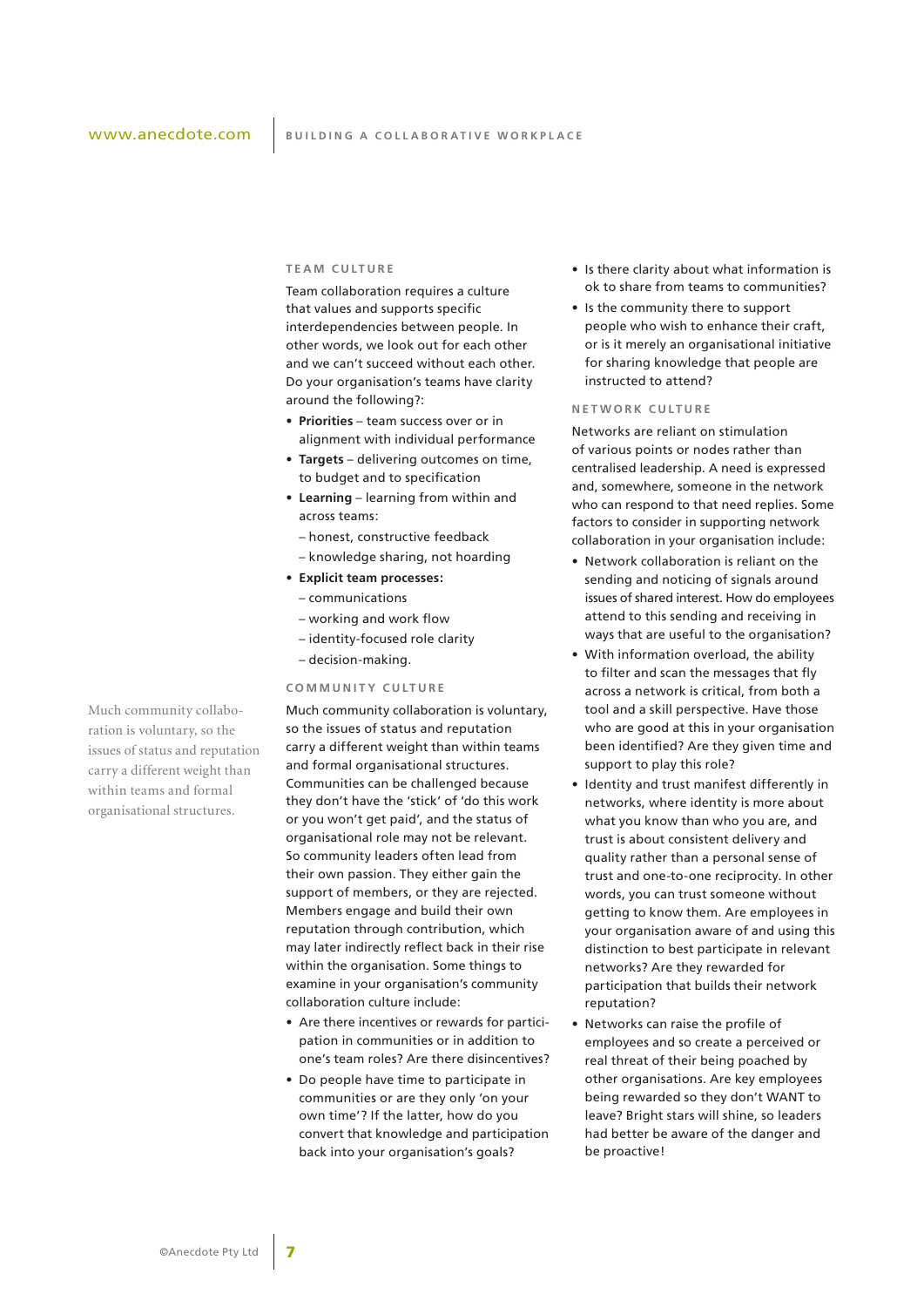• Networks can make leaders feel as though they have nothing to lead. Individuals can easily bypass nodes in the network that they don't care to interact with, making one person a leader to some and irrelevant to others. So leadership becomes distributed and embodied in the actions of each individual. How does your leadership culture (noted above) work with this distributed leadership

style in network culture?

# **A f e w ways t o s t r e n g t h e n THE COLLABORATION CULTURE**

Today's organisations can consider not only how to support traditional team-based collaboration, but can also adopt community and network collaboration where it serves their needs. Many of the things you can do can echo across all three types of collaboration, while some are unique to one type. Here are some possibilities.

**A . F o s t e r c o l l ab o r at i o n LEADERSHIP AND SUPPORT** 

#### **Establish a collaboration coordinator**

Establishing a collaboration capability requires someone to foster its development. People would think you're crazy if you suggested an organisation establish a sales capability without sales people, or a human resources capability without an HR team. Yet we have seen many examples of organisations seeking to enhance their collaboration capability without identifying or resourcing people responsible for developing and nurturing it. Wishful thinking is not enough. Giving the role of collaboration coordinator as an 'extra task' to people who are already good collaborators can have unintended negative consequences, such as sending the message that the reward for being a good collaborator is getting more work to do. So time and resources must be allocated to the role, even if you start small. In fact, Peter Block is fond of saying that the projects that best succeed are the ones that are 'slow, small and underfunded'. We reinterpret this to mean, 'think in small steps, iterate and grow as you learn'. The role of the collaboration coordinator

(evangelist, manager, specialist—the title doesn't really matter) could include:

- Finding opportunities in the organisation where better collaboration would make a difference to the quality of products and services, the speed of delivering these products and services to clients, and the ability to use a diversity of ideas and approaches to ferret out good collaboration practices and tools
- Connecting people and ideas so new collaborations can flourish
- Helping people to learn and adopt collaboration practices and tools
- Collecting stories of how collaboration really works, for the times you need to justify the role
- Keeping up to date with the field of collaboration.

#### **Build a group of collaboration supporters**

The collaboration coordinator can't do this job alone, so she should gather a group of supporters to help. Here is how the US Defense Intelligence Agency did it.*[4]*

Following 9/11, US intelligence agencies reassessed the way they worked, and the US Defense Intelligence Agency embarked on a culture-change project aimed at developing the Agency as a knowledgebased organisation. The approach was based on three principles: 1) the change mechanism needed to exist outside the line management, because the current culture would thwart innovation, but at the same time the project needed sponsorship; 2) a focus on practice and making a difference to the people doing the real work; and 3) working in a climate of limited funds.

Their solution was network-based. Each of the 27 divisions nominated a person to join a cooperative (called the Knowledge Lab), which would champion knowledgebased change. The Knowledge Lab leader interviewed each nominee, and the successful candidates then identified five to ten peers in their division to support them. This created a network of 119 change agents. The Knowledge Lab conducted a social network analysis with its members to find out the connectors, bridges and peripherals in DIA's 8000 strong workforce.

Establishing a collaboration capability requires someone to foster its development.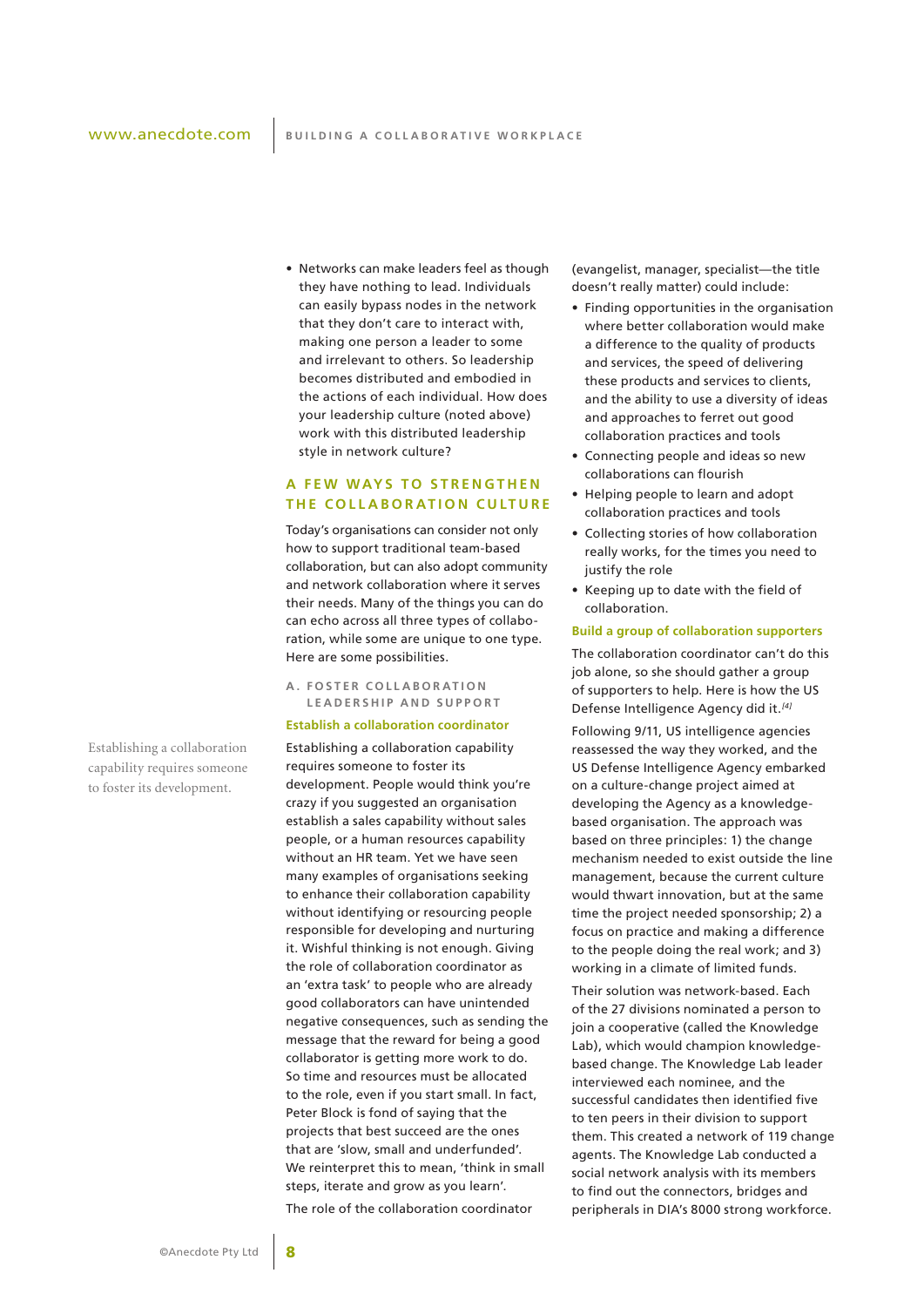Don't wait for the boss to ask for documentation of collaboration success, especially if they have invested in collaboration. Coordinators should start by telling success stories to senior leaders, then back these up with reasoning and data.

The Knowledge Lab is conducting a series of pilot projects, and has seen some remarkable changes and the formation of new social networks.

Collaboration supporters are your best option for tapping into the full power of both team, community and network collaboration. And they use a variety of skills and talents. So pay attention to what each person can bring and channel them into the area where they can best make a difference. For example:

- People with strong project-management and strategic skills can be strong supporters of team processes and thus team collaboration. These are the people who like to focus on one thing at a time and support progress towards a defined goal.
- People who are curious and want to build their personal knowledge and identity in their fields, are often interested in community participation as a way to attain these goals. People who are good 'people connectors' can also bring tremendous assets to both community and network collaboration.
- People who are curious, global thinkers, who can scan and connect people and ideas, are great network collaborators. They are often the 'bridgers' who bring ideas into the community or team from the network and carry out ideas to test and evaluate. They don't seem to be fazed by the flow and volume of network information.*[5]*

#### **Recruit and promote collaborative people**

We used to recruit people based on their university degrees and years of experience in a specific field. Now, in the days of rapidly shifting work and knowledge, we need to recruit learners and collaborators.

- What are key indicators to look for when hiring?
- How do you measure 'collaborativeness'?
- What is the balance of promoting individual and/or group behaviours (i.e. what about free riding?)

#### **B . C o mm u n i c at e t h e f r u i t s o f c o l l ab o r at i o n**

#### **Initiate communication with leaders**

Don't wait for the boss to ask for documentation of collaboration success, especially if they have invested in collaboration. Coordinators should start by telling success stories to senior leaders, then back these up with reasoning and data. Use the context of a story to engage. Leading with data and reasoning reinforces current ideas about the utility of collaboration, which is fine if those ideas are positive. But if you need to convince people of the value of collaboration, starting with the stories reduces the impact of our human tendency to look for any reason to confirm our current opinion, negative or positive (known as the 'confirmation bias').

Don't forget that learning also comes through those things we dread to voice— FAILURES. Use failures to learn, and show how changes made in the system can mean improvements going forward. Collaboration that fears failure will never fully function. Failure is a part of the system!

#### **Go beyond the leadership**

Collaboration involves your whole organisational system. Staff may or may not perceive the value of collaboration, or understand how it works. So share the stories of success and learning from failures with the wider community, as recognition of their work and to reinforce that this is not just important to the bosses.*[6]*

Celebrate both the people who have collaborated and the fruits of their work. Raise the visibility of collaborative leaders and followers. Be careful, however, about explicit rewards for collaboration, because this can backfire and collaboration will be done only for the reward, rather than being driven by the motivation to deliver value, having pride in doing good work, and the joy of working with others to create what was impossible for any single individual.*[7]*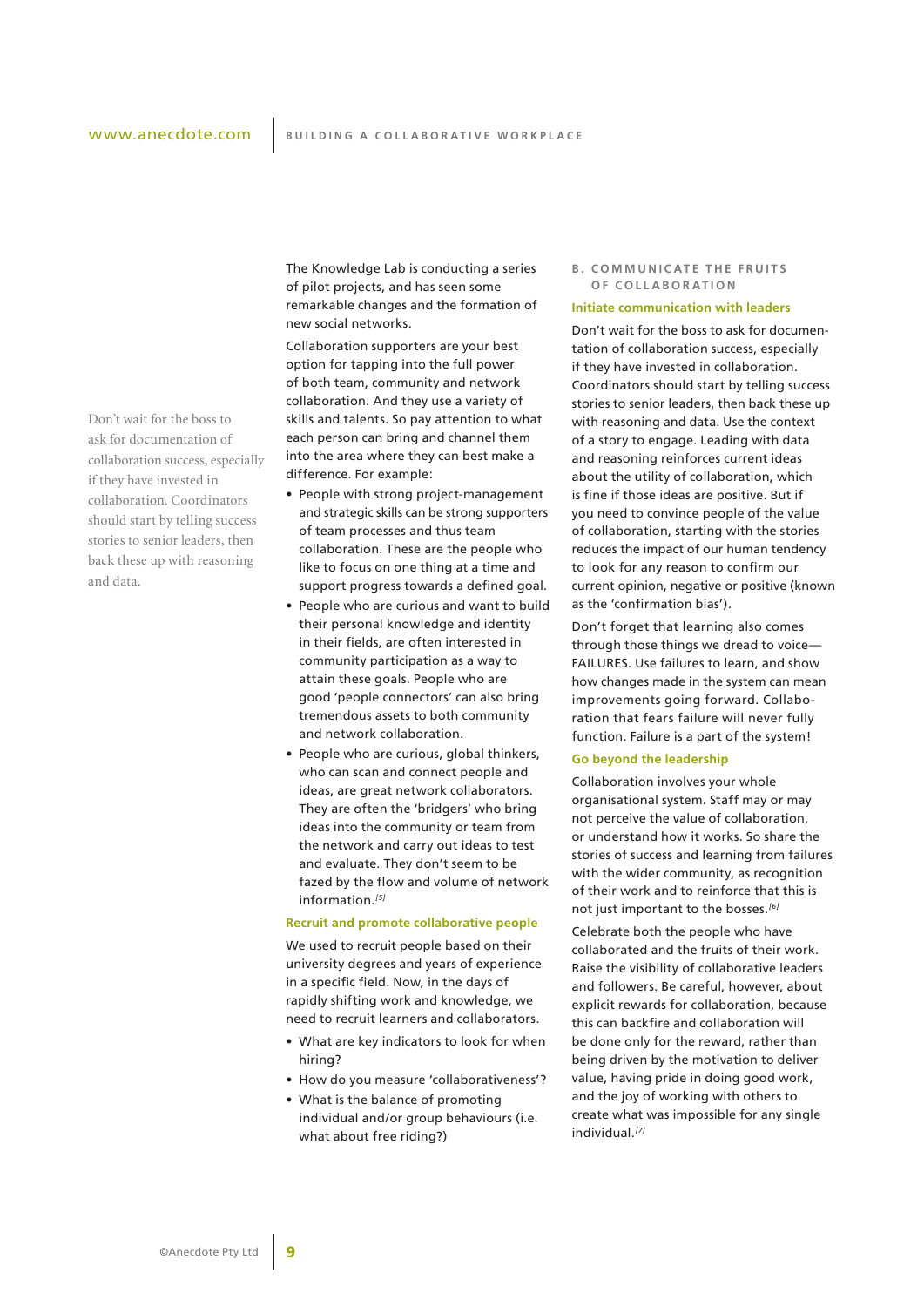#### **C . Implement coll abor ation tools**

New tools can help support all three types of collaboration. The key here is to identify what collaboration activities you want to support, and then match the tools to them. Be careful to start simply and not go overboard. Bells and whistles look nice, but they can also be off-putting, especially to busy people who are not tech-fans in the first place! Here are the basic technologies that might be useful for collaboration, but which will be doubly important for people who are geographically dispersed, something that is becoming the rule rather than the exception these days.

- Telephone and conference-call capability, including call recording, can support teams and communities to focus work and make decisions
- Email and relevant email distribution lists are good for information dissemination, though be cautious about volume and make sure content is relevant to the recipient for any kind of collaboration
- A place to share electronic documents
- Ways to share ideas and create content together (e.g. shared document editing, blogs and wikis)
- People directory with photos of your collaborators at the team and community levels
- Instant messaging to see when someone is available for a chat (presence) or to ask a quick question
- Directory of relevant networks
- Social bookmarking to share internet treasures
- Tools to aggregate content from the 'outside world', such as RSS readers.

Many of the above features have been combined in commercial and open source collaboration software tools. They often also include features like group calendar, discussion threads, and photo and video sharing.

In terms of network collaboration, many people in organisations are unaware of how network collaboration tools work or understand their value. So the starting point is to make these tools available and help people to use them. Start with social bookmarking and show early adopters some tools like 'delicious' (http://www.del.icio.us), which enables people to bookmark and tag web-pages. Unlike individual bookmarks or 'favourites', anyone can see everyone else's bookmarks. Here are Shawn's bookmarks: http://del.icio.us/unorder. However, the real value is in the 'tag' associated with each bookmarked page—the word or label that indicates what the web-page is about, and a way of finding that web-page again. Encourage people to perform a search on delicious for a tag they want to keep track of. I track the tag 'storytelling'. The search results has its own RSS feed to which you can subscribe with your 'information aggregator'. Ron Lubensky, one of our commenters on the Anecdote blog, explains that this means that whenever someone tags a web-page with your tag (word/phrase) of interest, you are immediately notified.

#### **D. START COMMUNITIES OF PRACTICE**

Developing communities of practice is an organic activity. You never quite know what is going to happen or whether it will succeed entirely. This is why a big bang approach is a mistake. To herald to your entire organisation that you are going to develop a community of practice on topic X is likely to cause pain if the initiative fails to gain sufficient support. We have seen this happen, and it is even more common when the organisation has just invested in community technology which has forums functionality—"We must get CoPs going so that people are using this forum functionality".

We recommend you take a more gentle approach.

- Identify some people with common interests in a domain that is important to the business
- Meet with each person separately and ask them about the things that interest, challenge, excite or intrigue them. Common items of interest invariably emerge
- Report to your potential community members that they have some interesting things in common and offer to organise a meeting so they can discuss them
- At the meeting, suggest they might meet regularly to enhance their learning around this important topic.

In terms of network collaboration, many people in organisations are unaware of how network collaboration tools work or understand their value. So the starting point is to make these tools available and help people to use them.